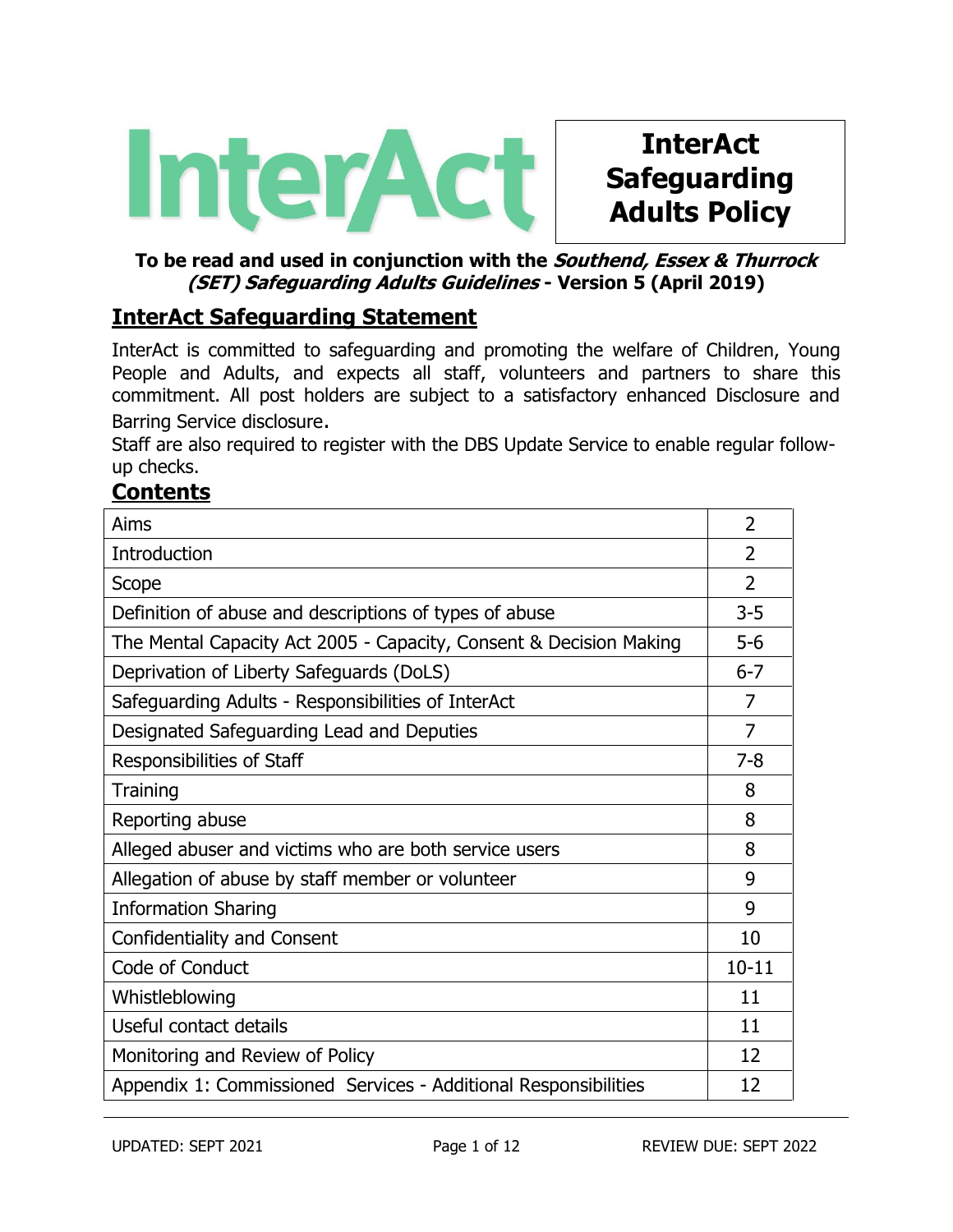# **Aims**

InterAct is committed to:

- Ensuring that the welfare of adults who are under our care and support is paramount at all times
- Maximising people's choice, control and inclusion and protecting their human rights
- Working in partnership with others in order to safeguard vulnerable adults
- Ensuring safe and effective working practices are in place.
- Supporting staff and volunteers within the organisation.

#### **Introduction**

This policy sets out the roles and responsibilities of InterAct in working together with other professionals and agencies in promoting adults' welfare and safeguarding them from abuse and neglect. Whilst the policy & procedures differs from those for children & young people, InterAct has the same commitment to safeguarding the welfare of the adults who use our services.

This policy is intended to support staff and volunteers working within InterAct. InterAct's policy is supplementary to the ESAB **Southend, Essex, Thurrock (SET) Safeguarding Adults Guidelines (Version 6 - July 2020)**, downloadable at:

<http://www.essexsab.org.uk/professionals/guidance-policies-protocols/>

A file copy of these Guidelines is also held at InterAct's main office.

For a summary of safeguarding definitions and the local procedures for reporting concerns about abuse or neglect, and preserving and recording evidence, please also refer to the **SET Safeguarding Handbook: Safeguarding Adults from Abuse and Neglect**, which can be downloaded from the same page on the ESAB website, along with other useful safeguarding documents, including the **SET Easy Read Safeguarding Guide: Understanding and Reporting Abuse Easy Read Guide**. The SET Safeguarding Handbook should be read and used to provide clarity alongside the InterAct Safeguarding Adults Policy.

**This Policy should be read alongside the following InterAct policies, procedures and guidelines**: Safeguarding Children & Young People; Confidentiality/Information Sharing; e-Safety; Social Media; Safer Recruitment; Professional Boundaries and Relationships; Whistleblowing; Personal Safety; Driving at Work; Personal Care; Behaviour; Young People's Code of Conduct; Handheld Devices, Comments, Compliments & Complaints; Disciplinary; Equality & Diversity; Employment of Ex-offenders; Prevent Duty Statement.

This policy and those which are underlined above can be downloaded from: <http://www.interact.org.uk/about-us/safeguarding>

#### **Scope**

This policy applies to all InterAct's staff (permanent, seconded or temporary), and volunteers, as well as all people who work on behalf of InterAct.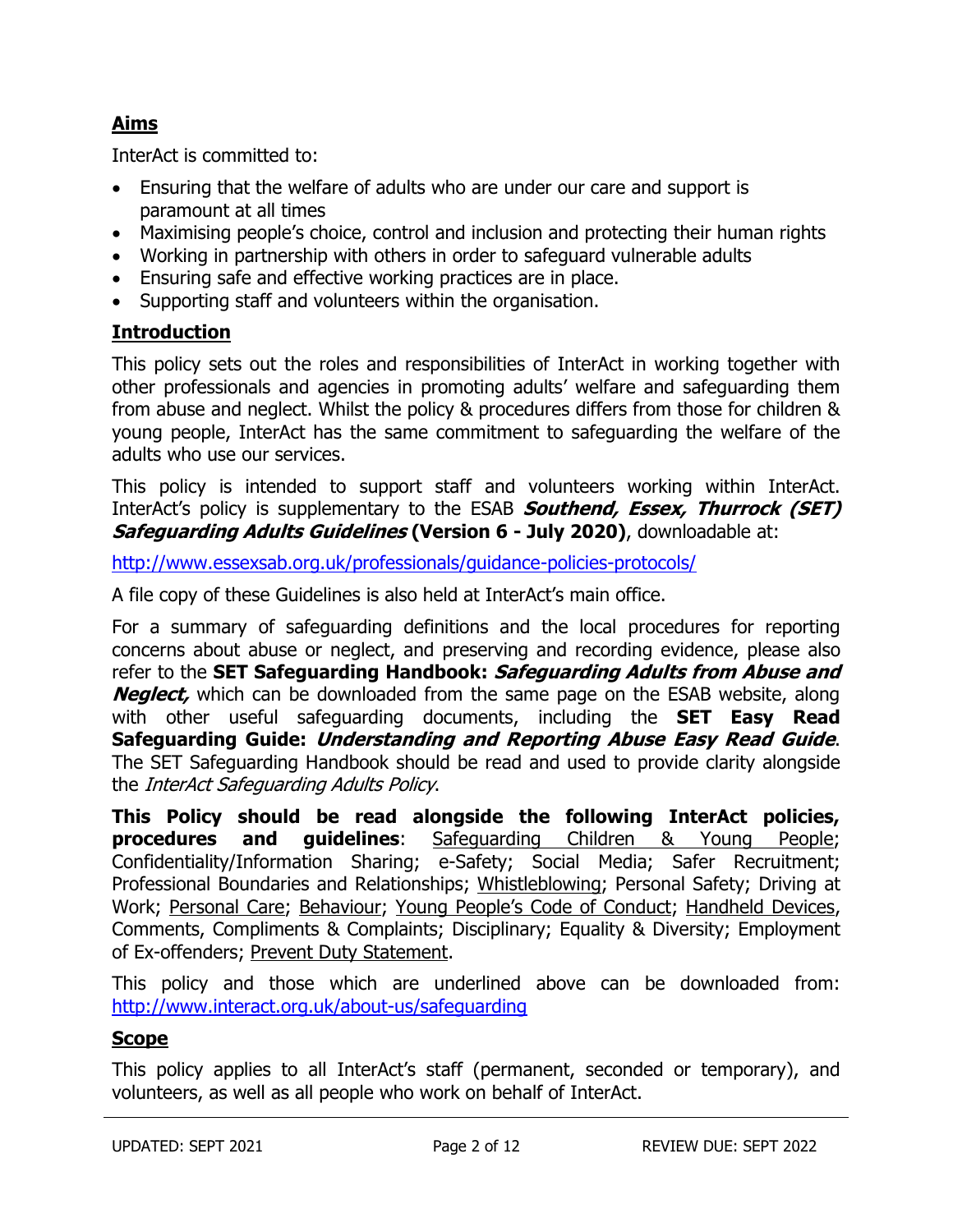# **Definitions**

The purpose of adult safeguarding is to prevent harm and reduce the risk of abuse or neglect to adults with care and support needs. The statutory framework introduced under the Care Act (2014) applies to any person aged 18 or above who:

- Has needs for care and support (regardless of the level of need and whether or not the local authority is meeting any of those needs)
- Is experiencing, or is at risk of abuse or neglect, and
- As a result of those needs, is unable to protect themselves against the abuse or neglect or the risk of it.

They may include:

- People with a mental health problem or mental illness (including dementia)
- People with a physical or learning disability
- People with a sensory impairment
- People who are frail and/or experiencing a temporary illness
- People with alcohol or substance dependency.

Definitions/descriptions of the types of abuse and adult safeguarding principles are identified and explained in greater detail below and within the Southend, Essex, Thurrock (SET) Safeguarding Adults Guidelines (Version 6, July 2020), and within the SET Safeguarding Handbook: Safeguarding Adults from Abuse and Neglect**.** 

#### **What is Abuse/Neglect?**

**Abuse** is a violation of an individual's human and civil rights by any other person or persons. Abuse may consist of a single act or repeated acts. It may be physical, verbal or psychological, it may be an act of neglect or an omission to act, or it may occur when a vulnerable person is persuaded to enter into a financial or sexual transaction to which he or she has not consented, or cannot consent. Abuse can occur in any relationship and may result in significant harm to, or exploitation of, the person subjected to it.  $\frac{N}{C}$  No Secrets (2000) – Department of Health

Abuse can take place in any setting - an individual's private home, care home, hospital, day service, public transport, police station, college. This list is endless.

Abuse and neglect can take many forms. It may be an isolated incident, a series of incidents or a long term pattern of behaviour and could affect one person or more, whether in someone's home, in public or in an institutional setting.

It may be deliberate or the result of negligence or ignorance. Sometimes it happens when people are trying to do their best but do not know the right thing to do. Sometimes the person who causes harm does so because of frustration even in a caring context. The degree or lack of intent will inform the response.

Many people find it hard to understand why another person (or persons) would want to abuse and cause harm to another person. However some people can often be the perfect target.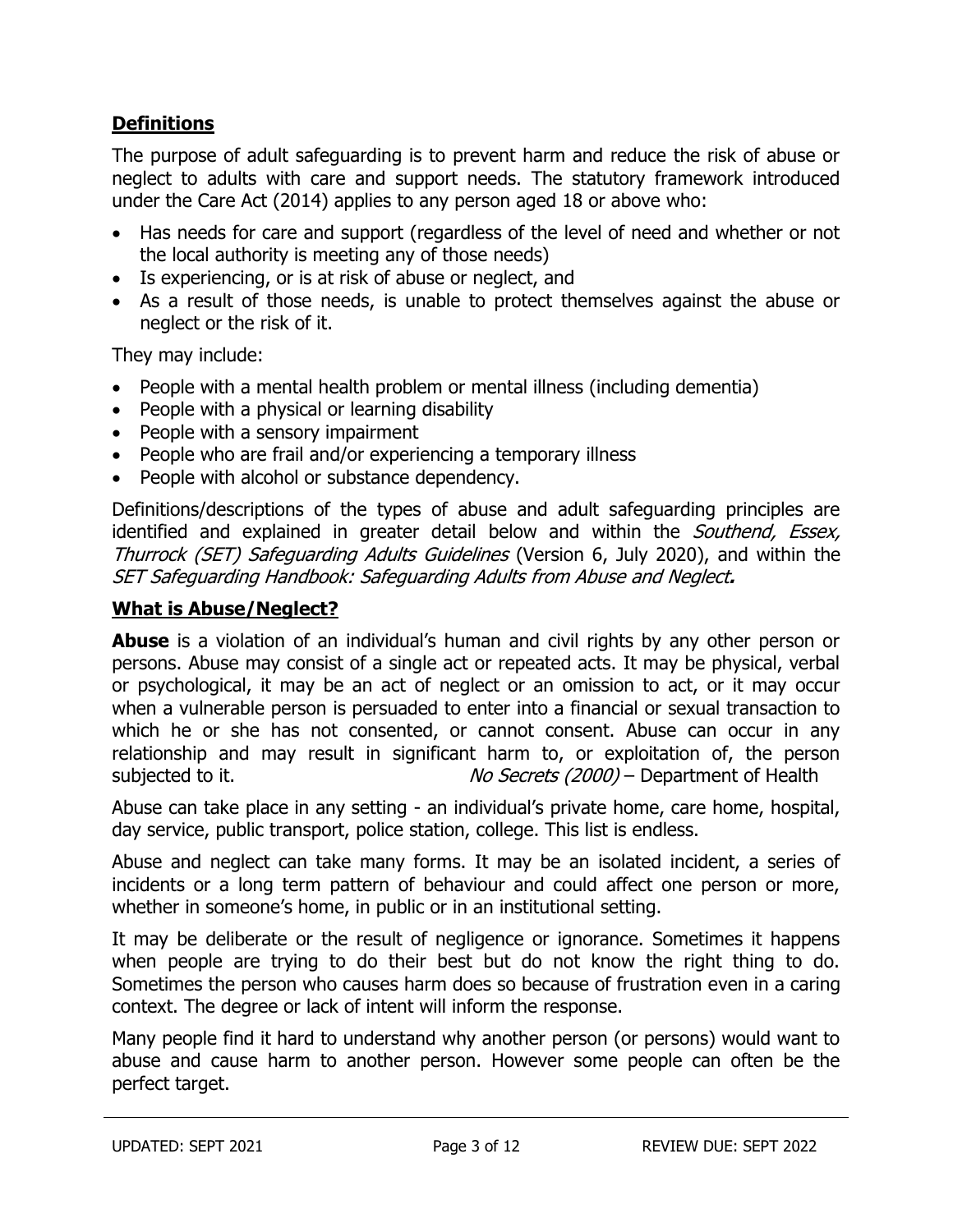Why? Because often:

- They can't defend themselves
- They may not be able to get away
- Even if they can tell, often they are not believed
- Sometimes our staff and organisation do not believe that it can happen
- It may be forgotten that everybody has a human right to be safe (as we do)

Section 4.2 of the *Southend, Essex and Thurrock (SET) Safeguarding Adults Guidelines* (p48-49) lists ten different categories of abuse, defined within the *Care and Support* Statutory Guidance, as follows:

- **Physical abuse:** may include assault, hitting, slapping, pushing, misuse of medication, restraint, inappropriate physical sanctions.
- **Domestic violence (Domestic abuse)**: may include psychological, physical, sexual, financial, emotional abuse; coercive control; so-called "honour" based violence (abuse) and forced marriage.
- **Sexual abuse**: may include rape, sexual assault, indecent exposure, sexual harassment, inappropriate looking or touching, sexual teasing or innuendo, sexual photography, subjection to pornography or witnessing sexual acts, sexual acts to which the adult has not consented or was pressured into consenting
- **Psychological abuse:** may include emotional abuse, threats of harm or abandonment, deprivation of contact, humiliation, blaming, controlling, intimidation, coercion, harassment, verbal abuse, cyber-bullying, isolation, unreasonable and unjustified withdrawal of services or supportive networks.
- **Financial or Material abuse:** may include theft, fraud, internet scamming, coercion in relation to an adult's financial affairs or arrangements, including in connection with wills, property, inheritance or financial transactions, or the misuse or misappropriation of property, possessions or benefits.
- **Modern slavery:** encompasses slavery, human trafficking, sex work, forced labour and domestic servitude.
- **Discriminatory abuse:** may include harassment, slurs or similar treatment because of age, race, gender and gender identity, married or civil partnership, pregnancy, disability, sex, sexual orientation or religion.
- **Organisational abuse:** neglect and poor care practice within an institution or specific care setting, such as a hospital or care home, or in relation to care provided in someone's own home.
- **Neglect & acts of omission:** may include ignoring medical, emotional or physical care needs, failure to provide access to appropriate health, care and support or educational services, withholding of the necessities of life, such as medication, adequate nutrition and heating.
- **Self-neglect** includes a wide range of behaviour; neglecting to care for one's personal hygiene, health or surroundings and includes behaviour such as hoarding.

It may be that abuse encountered does not fit neatly into any one category, and this list is by no means exhaustive. Please refer to the *SET Safeguarding Adults Guidelines* for further detail (Sections 4.3-4.10 give more information on some specific types of harm).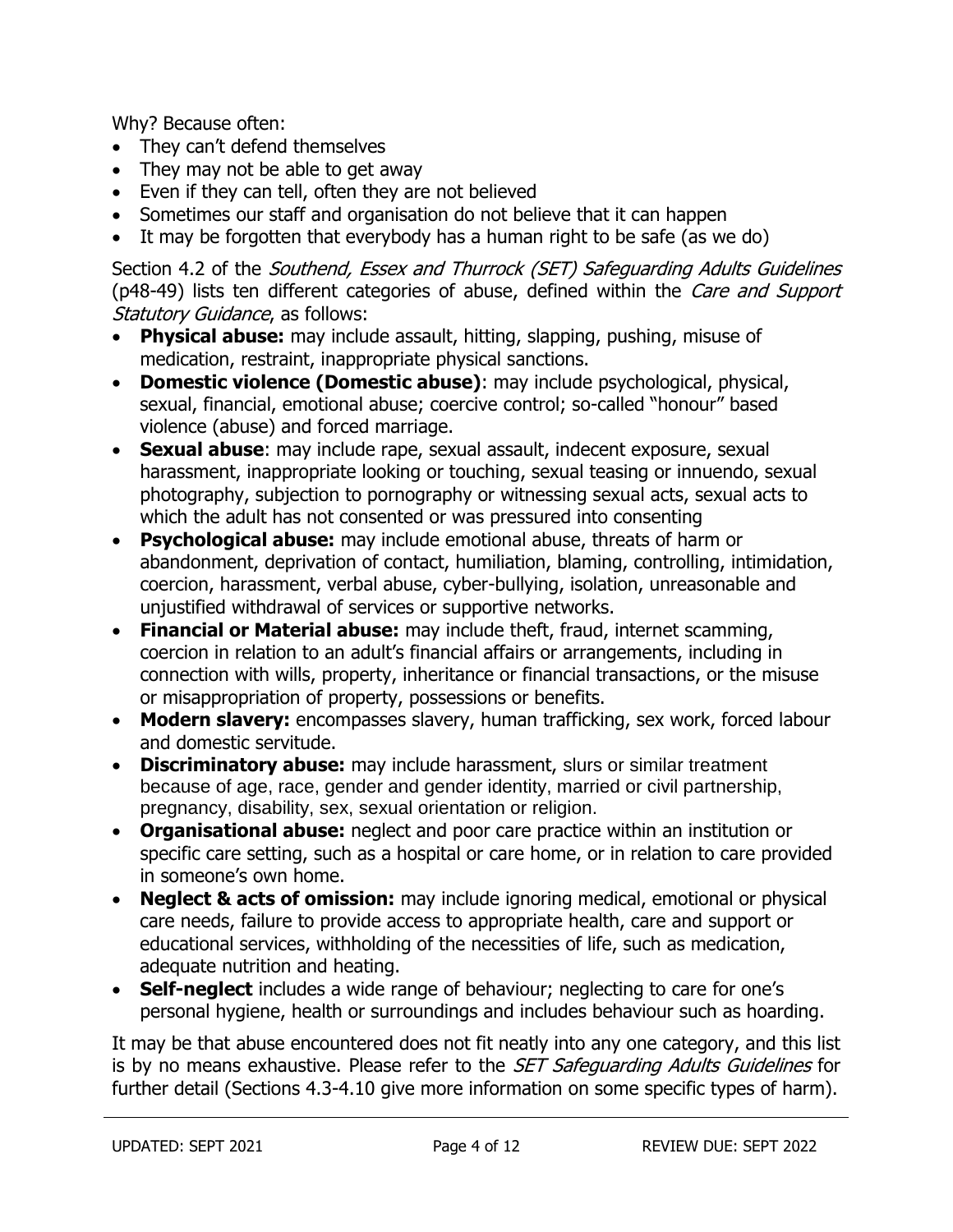**Ignoring abuse or neglect is not an option -** Any person or organisation with knowledge of, or suspicion that, an adult may be at risk of abuse or is being abused must report their concerns.

# **The Mental Capacity Act 2005 - Capacity, Consent and Decision Making**

The *Mental Capacity Act 2005* provides a statutory framework to empower and protect those who may lack mental capacity to make decisions for themselves; and establishes a framework for making decisions on their behalf. This applies whether the decisions are life-changing events or everyday matters. All decisions taken in the adult safeguarding process must comply with the Act.

When working with vulnerable adults, and considering any potential abuse, staff and volunteers should be mindful of Mental Capacity, and an individual's capability to give or withhold consent. The Mental Capacity Act 2005 - Code of Practice states: "Mental Capacity is the ability to make a decision":

- This includes the ability to make a decision that affects daily life such as when to get up, what to wear or whether to go to the doctor when feeling ill  $-$  as well as more serious or significant decisions
- It also refers to a person's ability to make a decision that may have legal consequences – for themselves or others. Examples include agreeing to have medical treatment, buying goods or making a will.

The *Mental Capacity Act 2005* outlines five statutory principles that underpin the work with adults who may lack mental capacity:

- 1. A person must be assumed to have capacity unless it is established that he/she lacks capacity.
- 2. A person is not to be treated as unable to make a decision unless all practicable steps to help him to do so have been taken without success.
- 3. A person is not to be treated as unable to make a decision merely because he makes an unwise decision.
- 4. An act done, or decision made, under this Act for or on behalf of a person who lacks capacity must be done, or made, in his best interests.
- 5. Before the act is done, or the decision is made, regard must be had to whether the purpose for which it is needed can be as effectively achieved in a way that is less restrictive of the person's rights and freedom of action.

Section 2 of The Mental Capacity Act 2005 states:

- 1. For the purposes of this Act, a person lacks capacity in relation to a matter if at the material time he is unable to make a decision for himself in relation to the matter because of an impairment of, or a disturbance in the functioning of, the mind or brain.'
- 2. It does not matter whether the impairment or disturbance is permanent or temporary.
- 3. A lack of capacity cannot be established merely by reference to  $-$ (a) a person's age or appearance, or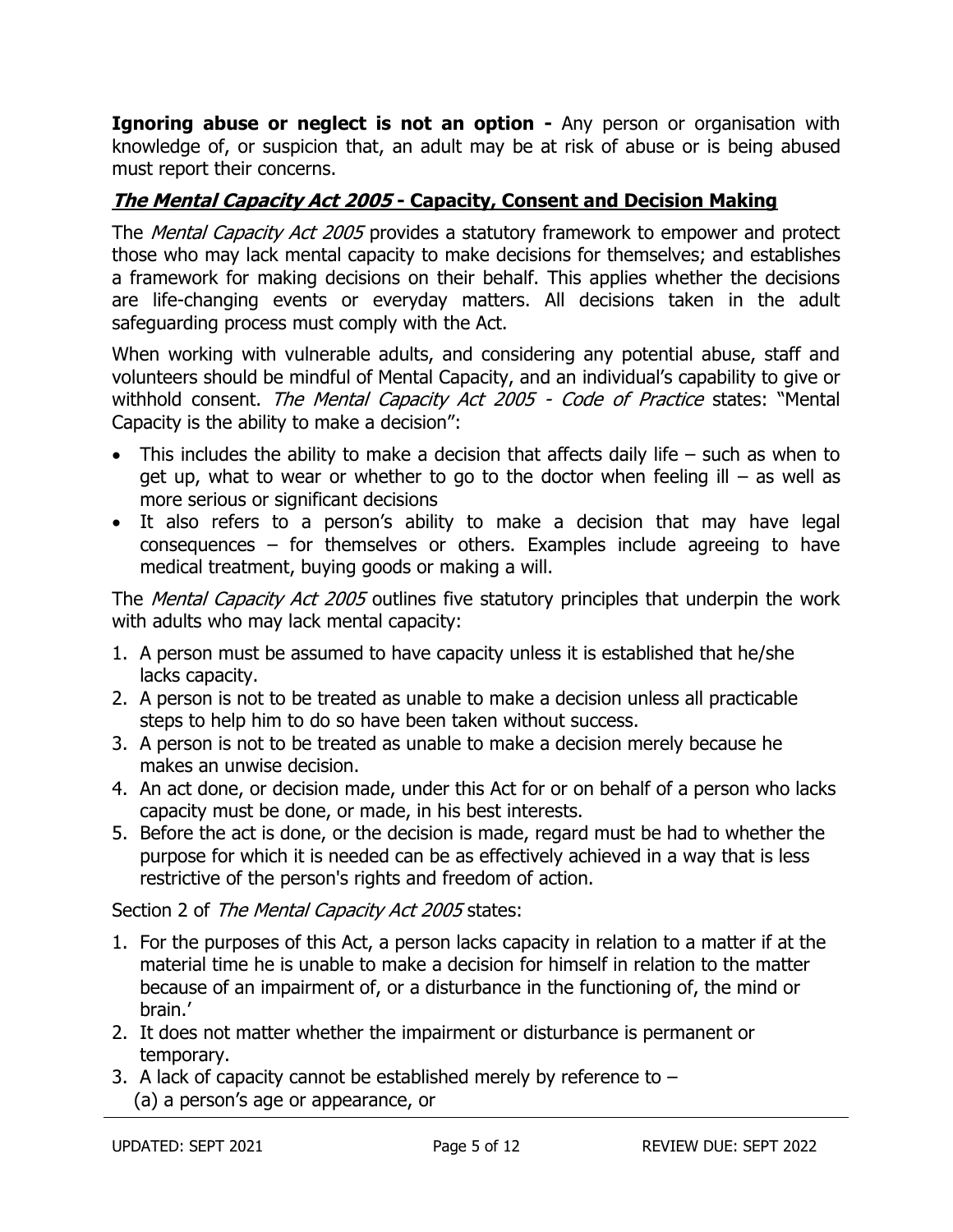(b) a condition of his, or an aspect of his behaviour, which might lead others to make unjustified assumptions about his capacity.

The *Mental Capacity Act 2005* (MCA) applies to anyone over 16 who is unable to make all or some decisions for themselves. Adults (over 18) can appoint people to make decisions on their behalf in the event that they become unable to make their own decisions under a Lasting Power of Attorney. Alternatively, if the person does not have capacity to do this, the Court of Protection may appoint a Deputy to make decisions on their behalf.

If an adult is believed to lack the capacity to engage in decisions about how their needs will be met, the Mental Capacity Act Guidance must be followed:

<https://www.gov.uk/government/publications/mental-capacity-act-code-of-practice>

There are some decisions which cannot be made on behalf of someone who lacks capacity to make the decision themselves.

The Mental Capacity Act (2005) (s.27) excludes:

- consenting to marriage or a civil partnership
- consenting to have sexual relations
- consenting to a decree of divorce on the basis of two years' separation
- consenting to the dissolution of a civil partnership
- consenting to a child being placed for adoption or the making of an adoption order
- discharging parental responsibility for a child in matters not relating to the child's property
- giving consent under the Human Fertilisation and Embryology Act 1990.

There is no requirement to assess mental capacity unless there are doubts about the individual's mental capacity to make a specific decision at the time it needs to be made.

**The starting point must always be to assume that a person has the capacity to make a specific decision**. Some people may need help to be able to make or communicate a decision but this does not necessarily mean that they lack capacity to do so. What matters is their ability to carry out the processes involved in making the decision – and not the outcome.

The expressed wishes of vulnerable adults should, where possible, be paramount in the decision making process. However, there remains a fundamental duty to balance the person's right to autonomy with their, or the public need for protection.

The principles of the Mental Capacity Act should be followed at all times where lack of capacity of an individual is assessed.

# **Deprivation of Liberty Safeguards (DoLS)**

If arrangements proposed for the care or treatment of someone who lacks capacity would amount to a **deprivation of liberty**, this must be authorised in accordance with Mental Capacity Act or Mental Health Act requirements.

A deprivation of liberty arises if the person will be under continuous supervision and control, is not free to leave and lacks capacity to consent to these arrangements.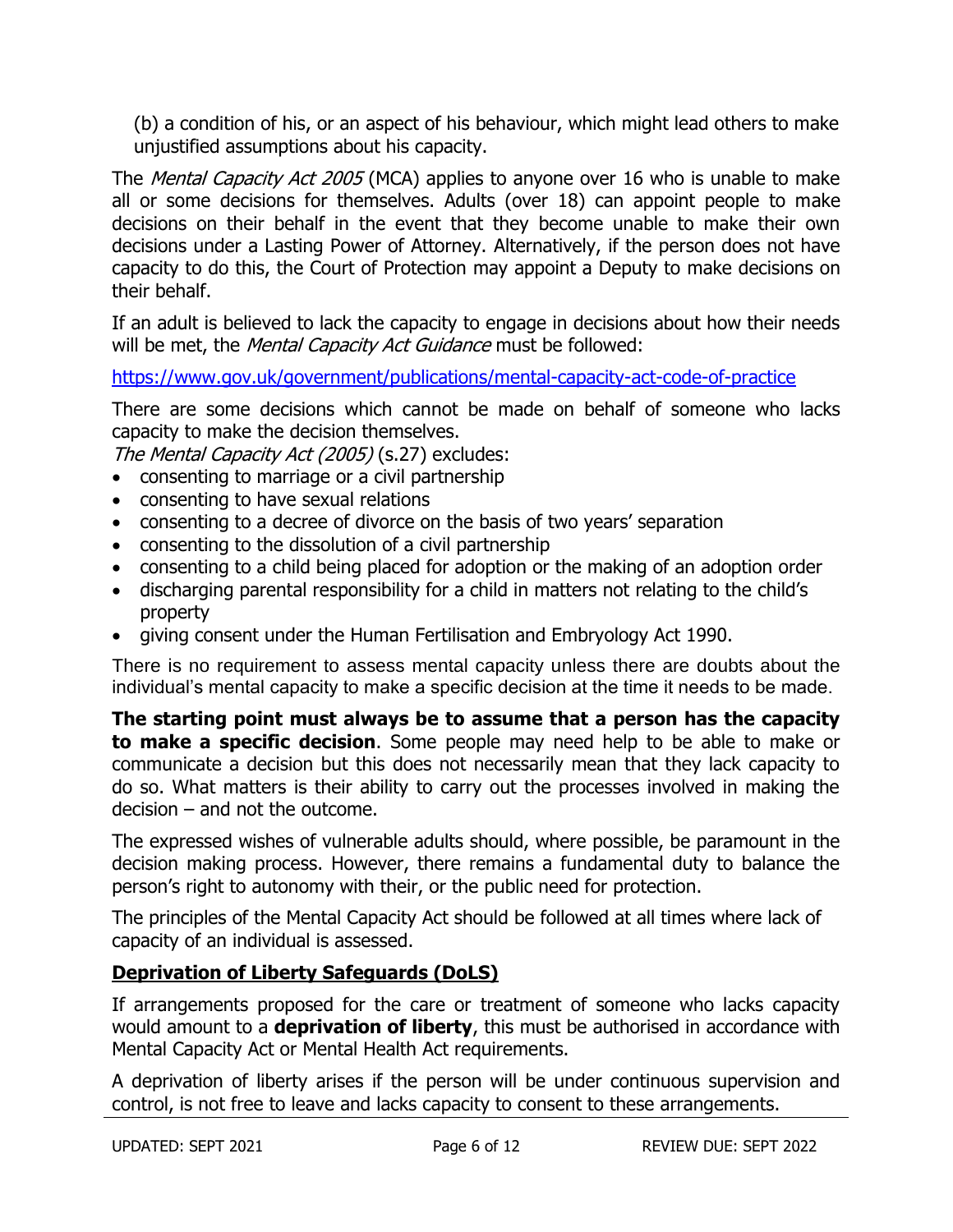This includes domestic settings, such as a supported living placement, if the local authority has imposed the arrangement. The purpose of the placement or the person's compliance or lack of objection to it are not relevant to whether there is a deprivation of liberty requiring authorisation.

A potential safeguarding issue arises when a potential deprivation of liberty is identified and not acted upon through raising an appropriate authorisation.

[https://www.gov.uk/government/collections/dh-mental-capacity-act-2005-deprivation](https://www.gov.uk/government/collections/dh-mental-capacity-act-2005-deprivation-of-liberty-safeguards)[of-liberty-safeguards](https://www.gov.uk/government/collections/dh-mental-capacity-act-2005-deprivation-of-liberty-safeguards)

# **Safeguarding Adults - Responsibilities of InterAct**

InterAct supports the principles in the SET Safeguarding Adults Guidelines (p57):

# **All Organisations including Voluntary and Community Sector:**

- Train staff in safeguarding procedures and ensure they are effectively implemented
- Be champions in their organisations
- Report incidents of abuse, neglect or undignified treatment
- Having a clear system of reporting concerns as soon as abuse is identified or suspected
- Respond to abuse appropriately respecting confidentially
- Prevent harm and abuse through rigorous recruitment and interview processes

| Designated Lead -<br><b>Safeguarding:</b><br><b>Peter Dilley</b> | 01245 608353 | 07890 051476 |
|------------------------------------------------------------------|--------------|--------------|
| <b>Deputy Leads:</b>                                             |              |              |
| <b>Lesley Bailey</b>                                             | 01245-608307 | 07908 616149 |
| <b>Susie Nankivell</b>                                           | 01245-608333 | 07763 777211 |

Responsibilities of staff

- Follow the safeguarding policies and procedures at all times, particularly if concerns arise about the safety or welfare of a vulnerable adult
- Participate in safeguarding adults training, as appropriate to role, and maintain current working knowledge
- Become familiar with the *SET Safeguarding Adults Guidelines* and with the Handbook for practitioners working in Southend, Essex and Thurrock: Safeguarding Adults from Abuse and Neglect
- Discuss any concerns about the welfare of a vulnerable adult with their line manager
- Contribute to actions required including information sharing and attending meetings
- Work collaboratively with other agencies to safeguard and protect the welfare of people who use services
- Remain alert at all times to the possibility of abuse
- Recognise the impact that diversity, beliefs and values of people who use services can have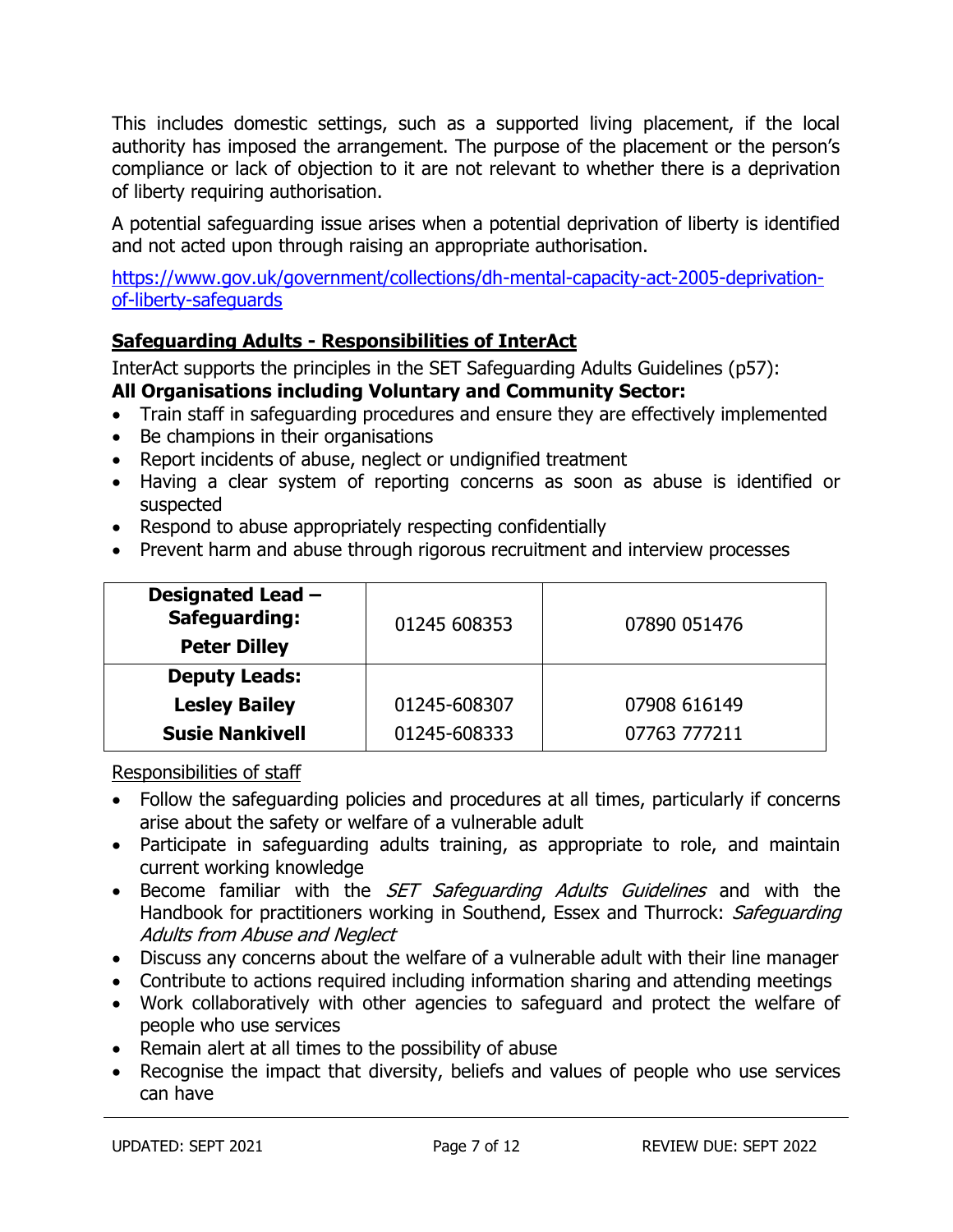Support and supervise volunteers in following the safeguarding policies and procedures

# **Training**

All staff working with vulnerable adults will receive safeguarding adults awareness training at a level appropriate to their role, and as stated within the Essex Safeguarding Adults Board Training Strategy, and training on Radicalisation and the Prevent Duty. This will be refreshed as a minimum every three years (or every two years if recommended or required by the training provider or training strategy).

#### **Reporting Abuse**

In responding to concerns/disclosures it is expected that all staff will follow the *SET* Safeguarding Adults Guidelines, and the timescales which apply for this:

See <http://www.essexsab.org.uk/professionals/guidance-policies-protocols/>

- The safeguarding procedures have been structured within a four-stage process: **Concerns => Enquiry => Safeguarding adult management => Closing the plan review enquiry**
- The procedures which are to be followed are summarised in the Handbook Safeguarding Adults from Abuse and Neglect. Clear quidance on responding to a disclosure, and on preserving and recording evidence, is given on page 9 onwards. **Staff should familiarise themselves with the procedures and guidance, and should save copies of the SET Safeguarding Adults Guidelines and the Handbook (and/or the link to the policies and resources on the website), for their reference**

All service users need to be safe. Throughout the process the service users needs remain paramount. This process is about protecting the adult and prevention of abuse.

The Designated Lead Safeguarding and/or Managers/CEO will provide advice and support on completion of the Adult Alert form (SET SAF) where required, and any processes which follow, as set out in the *SET Safeguarding Adults Guidelines*.

For further details about reporting concerns, and to download the SET SAF form, please see:<https://www.essexsab.org.uk/professionals/guidance-policies-protocols/>

#### **Alleged abuser and victims who are both service users**

It is important that consideration be given to a co-ordinated approach and partnership working, where it is identified that both the alleged abuser and alleged victim are service users.

Where both parties are receiving a service, staff should discuss cases and work together, however meetings with both the alleged abuser and alleged victim in attendance, are not considered appropriate.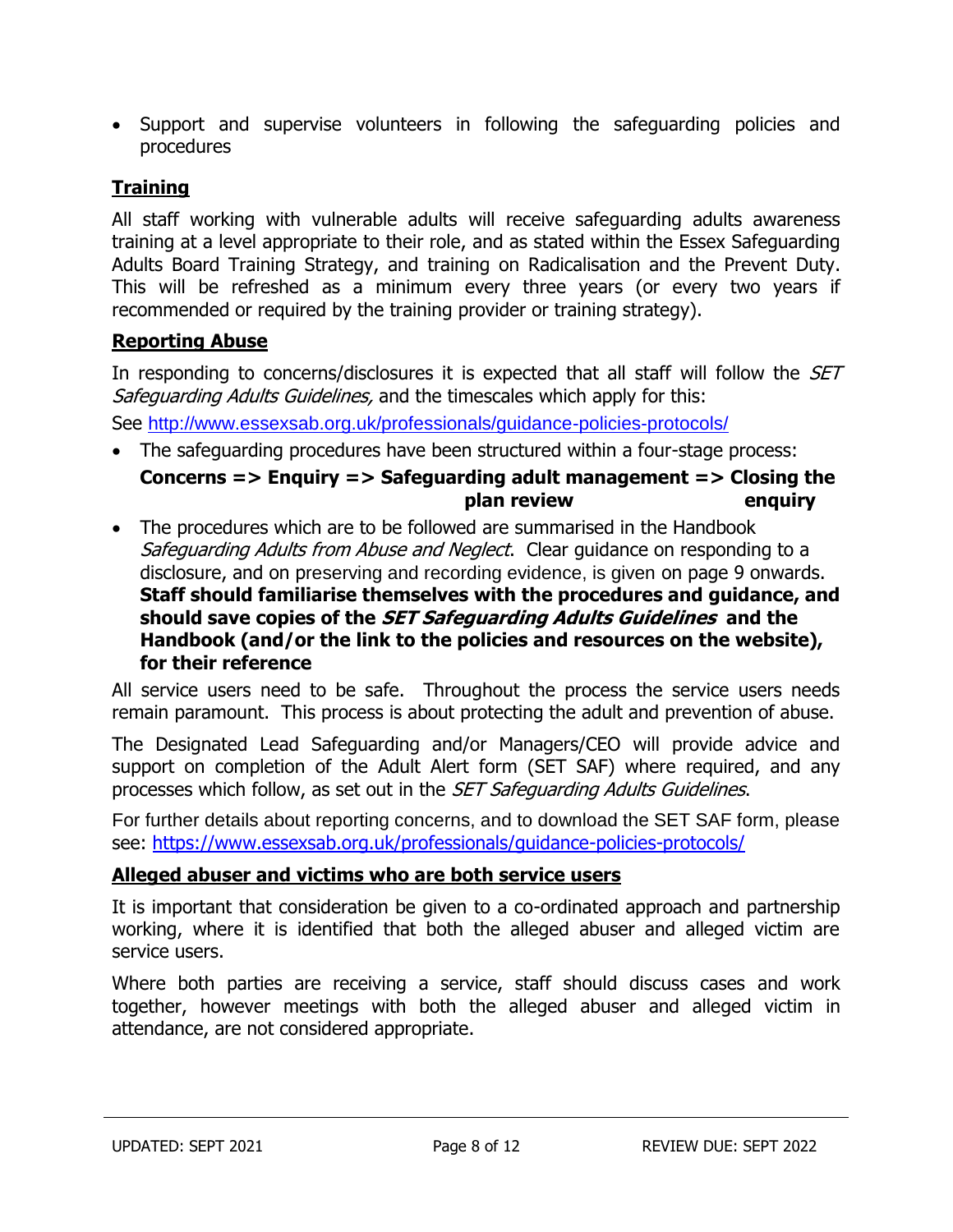# **Allegation of abuse by staff member or volunteer**

Employees and volunteers should be aware that abuse is a serious matter that can lead to a criminal conviction. Where applicable the organisation's disciplinary policies should be implemented, alongside any investigation by the Police and/or Social Care.

If any member of staff or volunteer has concerns, or if InterAct receives a complaint or allegation that a worker/volunteer has:

- behaved in a way that has harmed, or may have harmed, a young person or adult
- possibly committed a criminal offence against, or related to young person or adult
- behaved in a way that indicates s/he may be unsuitable to work with young people or adults

The Designated Lead - Safeguarding or another appropriate manager **must be notified immediately**, who will consider the nature of the concern, and whether it is appropriate to contact the Police or Social Care, and any other action required.

If it then proves necessary to suspend the staff member or volunteer from any further contact with clients, whilst any further action is taken, the CEO will implement this decision. The Senior Management Team will be advised, and the Chair of Trustees will be informed immediately such a decision is made. InterAct will offer support during this time, without prejudice to the investigation, to the volunteer or staff member.

A referral may need to be made to the DBS, and careful consideration should be given to the type of information required. This is particularly pertinent for people in a position of trust (see *SET Safequarding Adults Guidelines*, Sections 2.17-18, p27-28).

Where there is an ongoing risk of that person in a position of trust causing harm to other adults or children, consideration should be given to contacting the Local Authority Designated Officer (LADO - children or adult) for advice, and/or so that they can assess the need for further action (SET Safeguarding Adults Guidelines, Section 2.19, p28).

**Information sharing** (from *SET Safeguarding Adults Guidelines*, Section 3.2, p34)

Information sharing should be timely. Co-operation between organisations to achieve outcomes is essential and action co-ordinated keeping the safety of the adult as paramount. Where one organisation is unable to progress matters further, for example a criminal investigation may be completed but not necessarily achieve desired outcomes (e.g. criminal conviction), the local authority in consultation with the adult at risk and others should decide if and what further action is needed. Sharing the appropriate information, at the right time with the right people, is fundamental to good safeguarding practice. Partner organisations may be asked to share information through agreed information sharing protocols and in line with all legislative requirements including General Data Protection Regulations (GDPR).

'Vital interest' is a term used in the Data Protection Act to permit sharing of information where it is critical to prevent serious harm or distress, or in life-threatening situations. If the only person that would suffer if the information is not shared is the subject of that information, and they have mental capacity to make a decision about it, then sharing it may not be justified.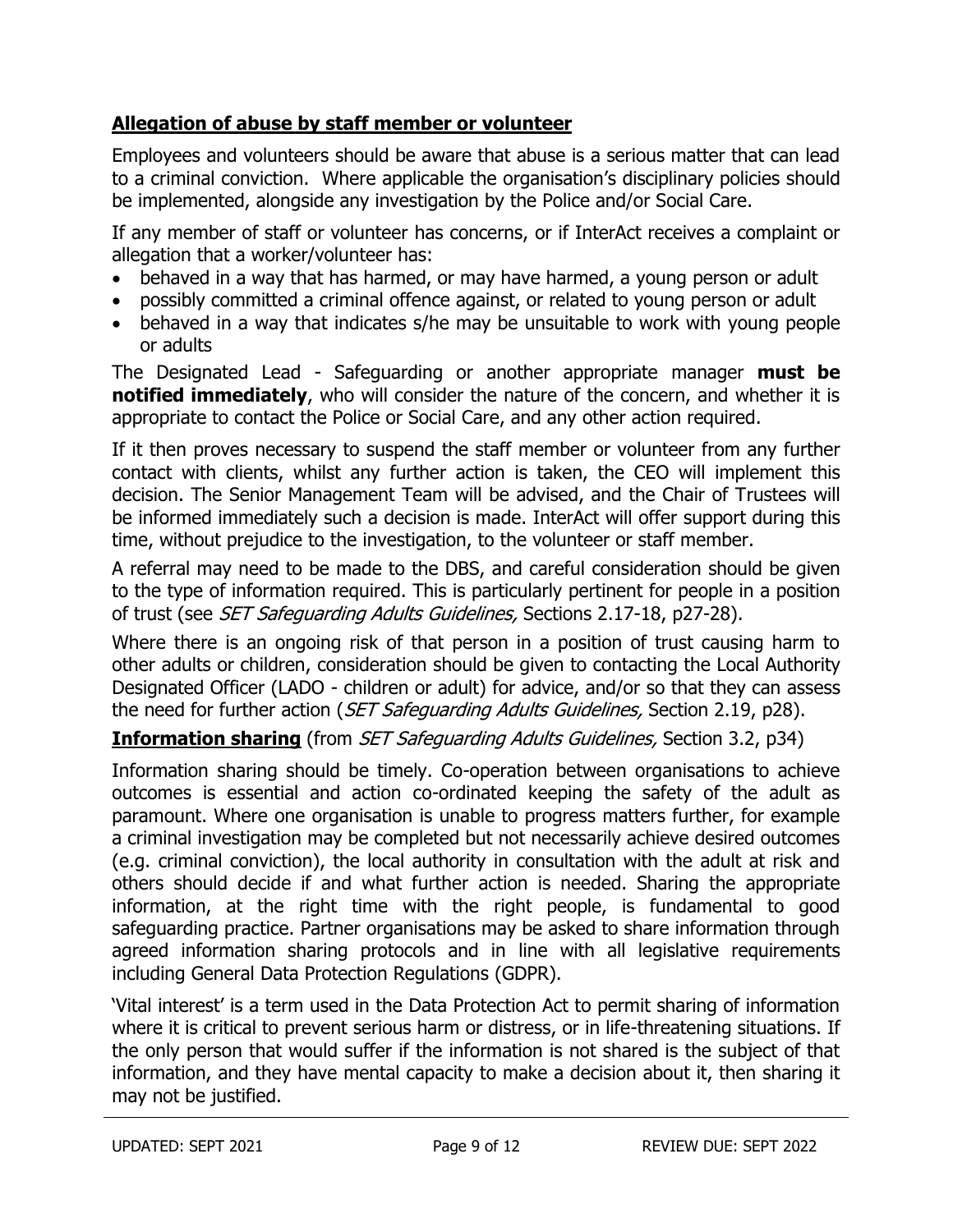# **Confidentiality and consent**

Whilst every effort will be made to ensure that confidentiality is preserved, this will be governed by what may be an overriding need to protect a person who has been or is at risk of abuse.

All those working with adults must be clear that it is not possible to keep information about suspected or actual abuse confidential.

The needs of the person and the potential risk to others, requires you to share the information with your manager. (From the Handbook Safeguarding Adults from Abuse and Neglect, p13)

In the *SET Safeguarding Adults Guidelines* Section 3.4 (p35-37), 'Consent in relation to safeguarding', sets out in detail the questions to be considered when deciding what information should be shared with others, in relation to any safeguarding concern.

# **Code of Conduct**

## **You must:**

- treat all children, young people and adults with respect
- provide an example of good conduct you wish others to follow
- ensure that, whenever possible, there is more than one adult and/or peer volunteer present, or at least that you are within sight or hearing of others
- respect each person's right to personal privacy/encourage young people & adults to feel comfortable & caring enough to point out attitudes or behaviour they do not like
- remember that someone else might misinterpret your actions, no matter how wellintentioned
- be aware that any physical contact may be misinterpreted
- recognise that special caution is required when you are discussing sensitive issues
- operate within InterAct's principles, guidance and Safeguarding Adults Procedures
- operate within InterAct's e-Safety Policy, always using ICT, the internet, mobile phones and other electronic communication devices appropriately
- challenge unacceptable behaviour and report all allegations/suspicions of abuse

#### **You should also:**

give guidance and support to less experienced staff and volunteers

# **Incidents that must be reported/recorded:**

If any of the following occur you should report this immediately to another colleague and record the incident. You should also ensure that family or carers are informed:

- If you accidentally hurt a person
- If he/she seems distressed in any manner
- If a person appears to be sexually aroused by your actions
- If a person misunderstands or misinterprets something you have done

#### **You must not:**

• have inappropriate physical, verbal, phone, text or online contact with anyone who uses InterAct's services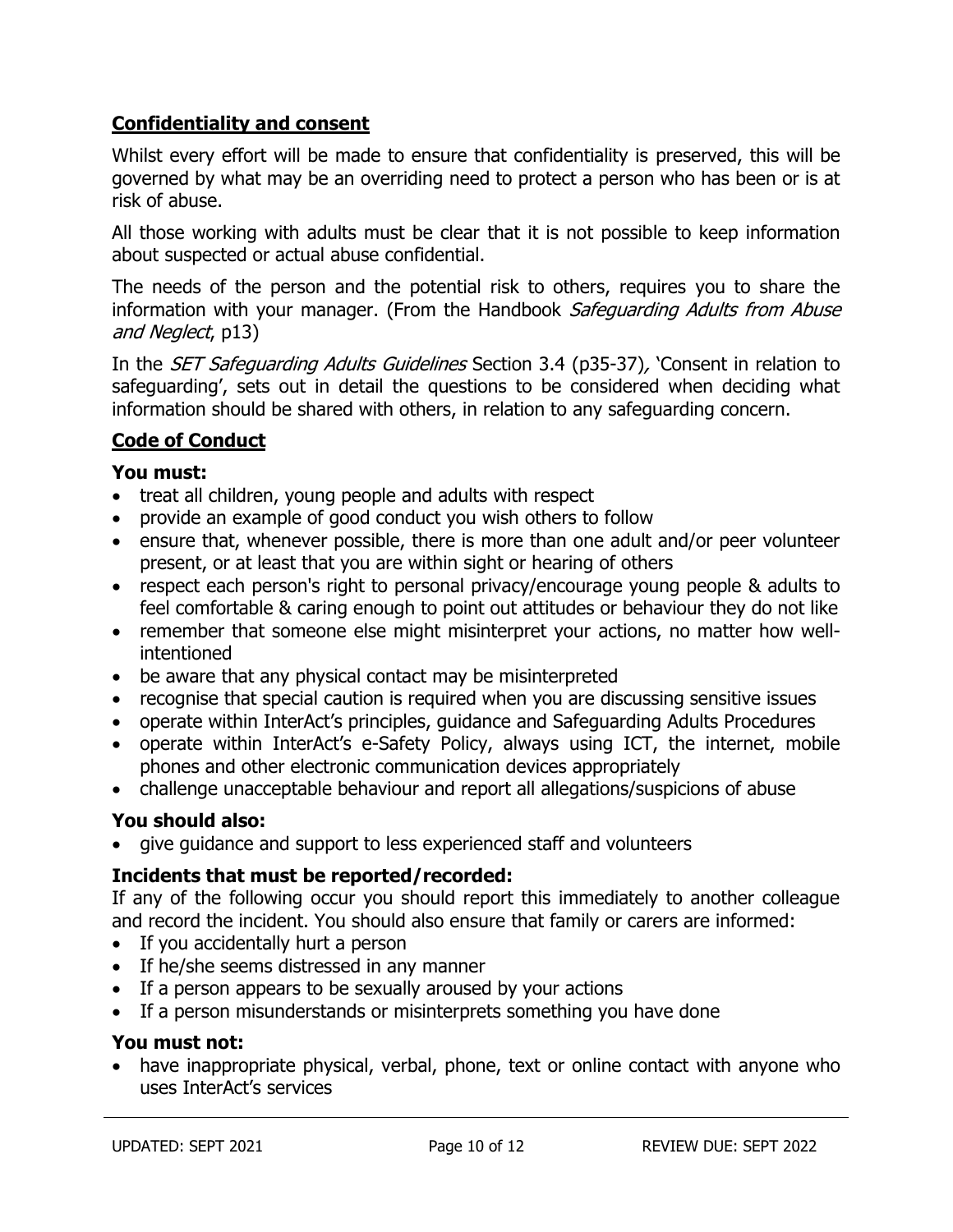- allow yourself to be drawn into inappropriate attention-seeking behaviour
- make suggestive, inappropriate or derogatory remarks or gestures
- jump to conclusions about others without checking facts
- show favouritism to any individual
- either exaggerate or trivialise abuse issues
- rely on your good name or that of InterAct to protect you
- believe "it could never happen to me"
- take a chance when common sense, policy or practice suggests another more prudent approach

#### **Whistleblowing**

It is good practice & you have a duty of care to draw attention to poor practice in the workplace. This includes practice that may be abusive or neglectful. **Failure to report amounts to collusion with the person alleged to have caused harm/abuse.**

Staff and volunteers have an individual responsibility to raise concerns with someone who has the responsibility to take action. Sometimes it may be necessary to go outside the immediate work environment or the immediate organisation.

A whistleblower is a person who reveals information with the intention of calling attention to bad practice, which may include abuse or negligence, in the workplace. Staff who work with vulnerable adults have an individual responsibility to raise concerns about bad practice and a right to know that they will be supported by their employer when they are acting in good faith.

InterAct and The Essex Safeguarding Adults Board will support staff and volunteers who raise concerns about practices that may be abusive. It is the responsibility of all organisations to promote a culture which values good practice and encourages whistleblowing. Please refer to the *InterAct Whistleblowing Policy* for further details.

**Useful contact details** (for referrals and/or telephone enquiries)

#### **Essex County Council <b>Police**

0345 603 7630 (Social Care Direct) 999 (Emergency)

0345 606 1212 (Out of hours) 0300 333 4444 (Non emergency number)

Essex Social Care Direct, Essex House, 200 The Crescent, Colchester, Essex, CO4 9YQ Fax - 0300 123 0779 Email: [Socialcaredirect@essex.gov.uk](mailto:Socialcaredirect@essex.gov.uk)

#### **Essex Safeguarding Adults Board (ESAB) Support Team**

Email: [ESAB@essex.gov.uk](mailto:ESAB@essex.gov.uk) (NOT FOR SAFEGUARDING CONCERNS) Website: [www.essexsab.org.uk](http://www.essexsab.org.uk/) Telephone: 03330 131019 (general)

#### **SET Safeguarding Adult Guidelines, other documents, and SET SAF forms**

The full SET Safeguarding Adult Guidelines, Handbook, the MCA/DoLS Policy & Procedures, guidance notes, SET SAF forms and other information can all be downloaded from the Guidance, Policies & Protocol Documents page on the ESAB website: <http://www.essexsab.org.uk/professionals/guidance-policies-protocols/>